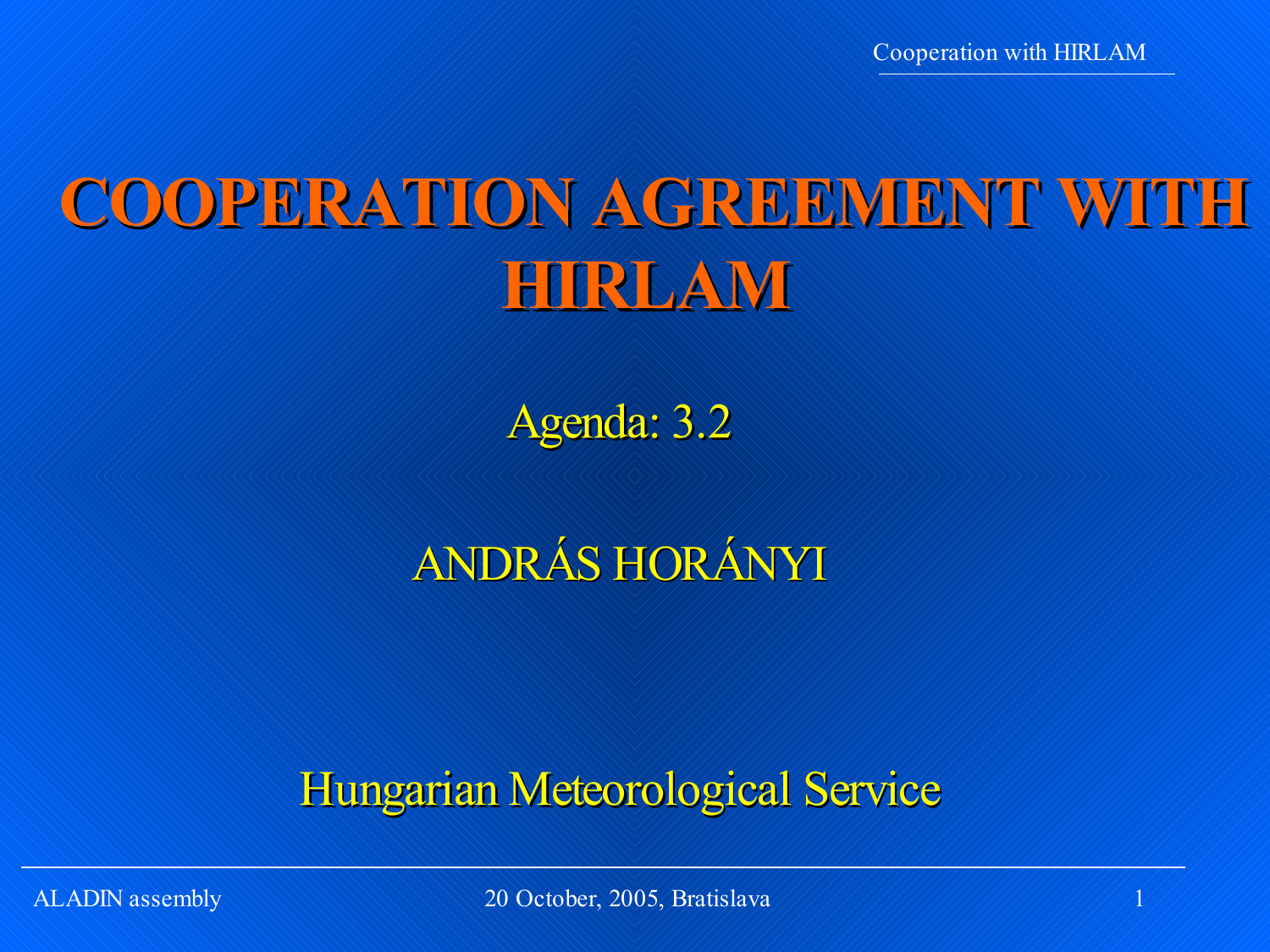

- Background
- Main elements (research and development)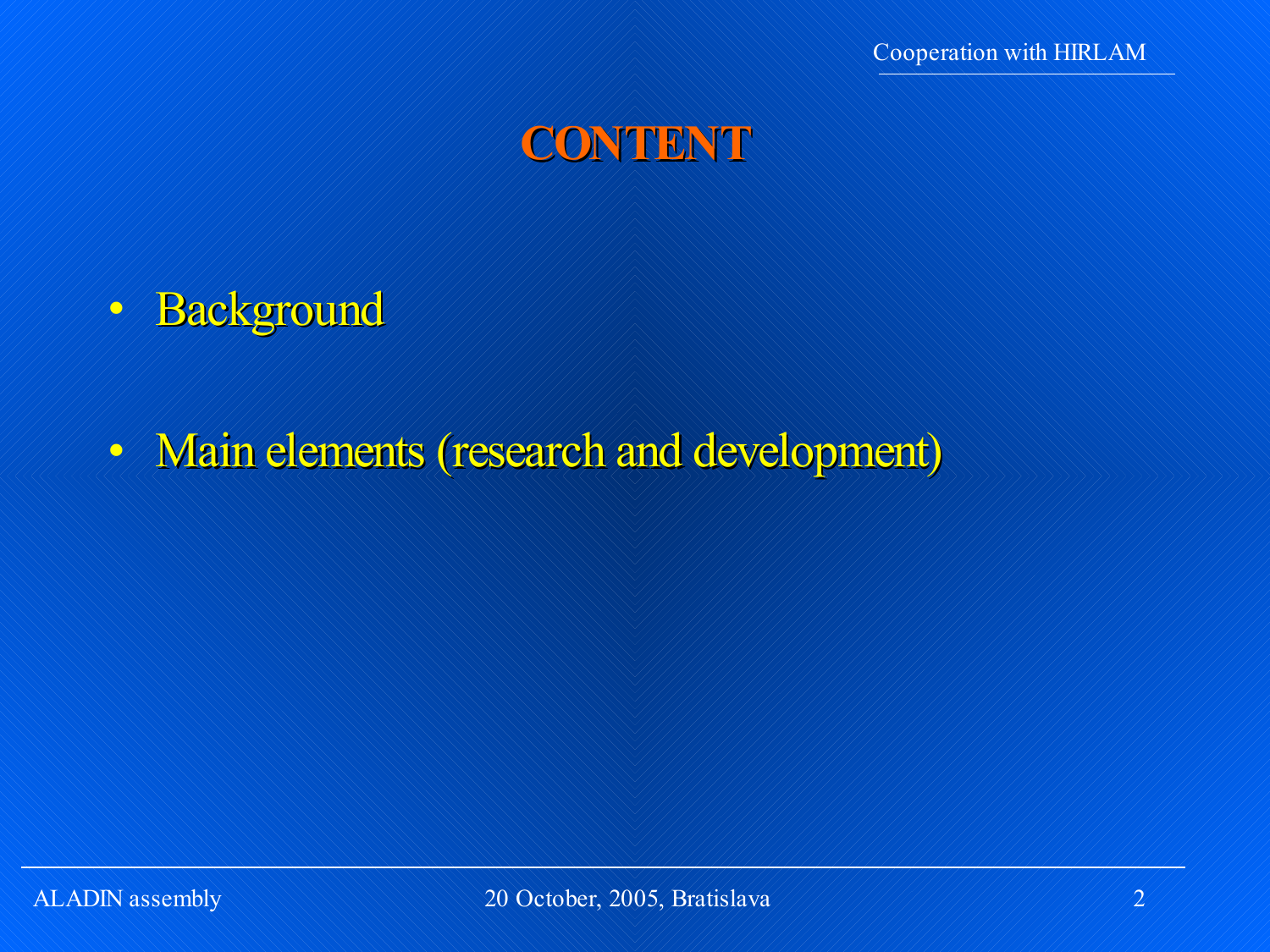# **BACKGROUND (1)** October, 2004: ALADIN Assembly, resolution

- April, 2005: HIRLAM Council, nomination of task force for the HIRLAM-ALADIN cooperation agreement (Bartolome Orfila, Jörgen Nilsson, Christian Blondin)
- June, 2005: HIRLAM Council, decision on bilateral agreement (HIRLAM and ALADIN)
- August, 2005: Nominations to the task force from ALADIN
- August-September, 2005: formulation of the draft agreement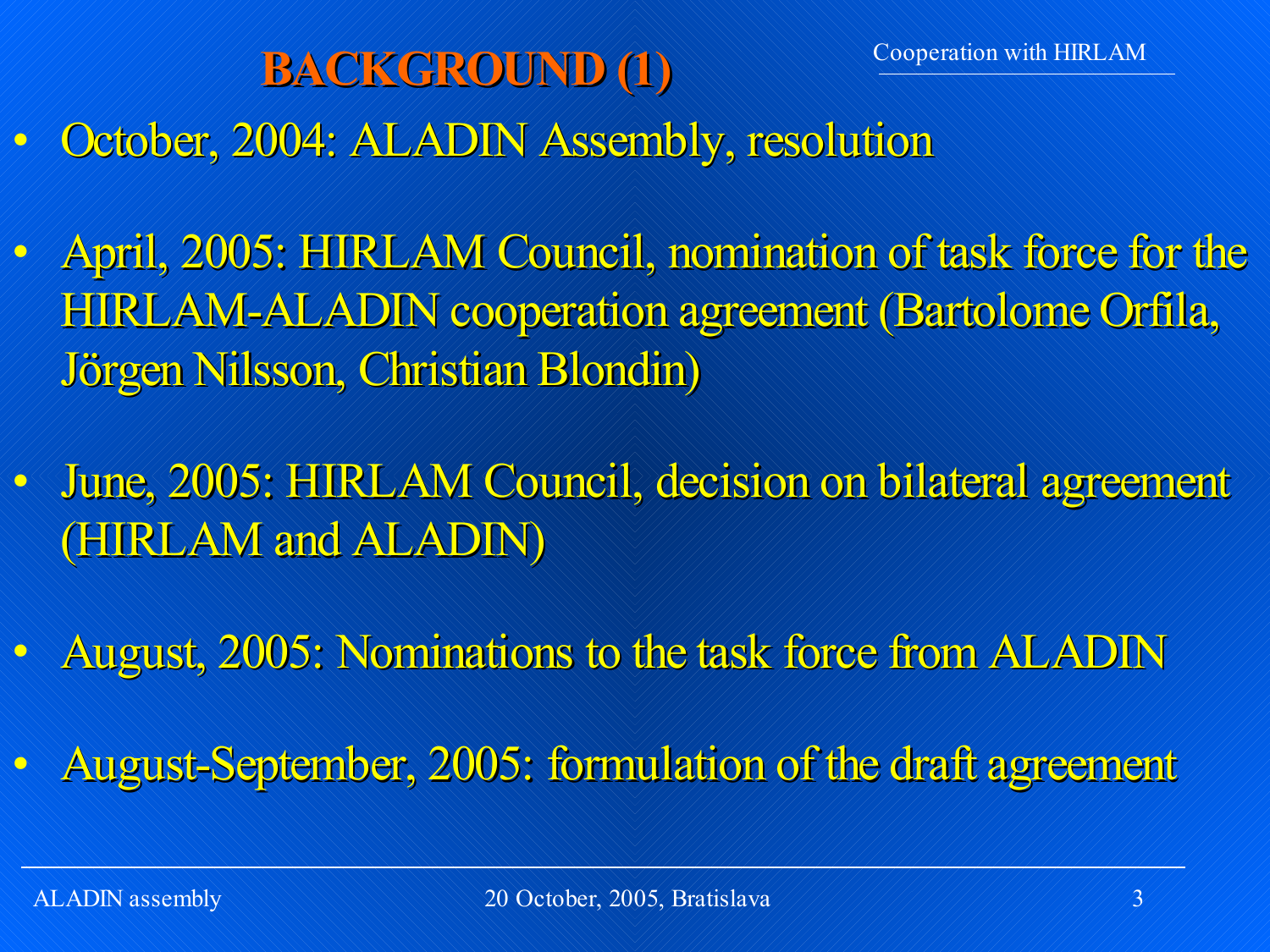# **BACKGROUND (2)**

- September, 2005: HIRLAM Council, discussions about the agreement
- ALADIN Assembly: discuss the recent version of the agreement and give a mandate for the chairman of the Assembly for signing it at the beginning of December at the HIRLAM Council (proposal)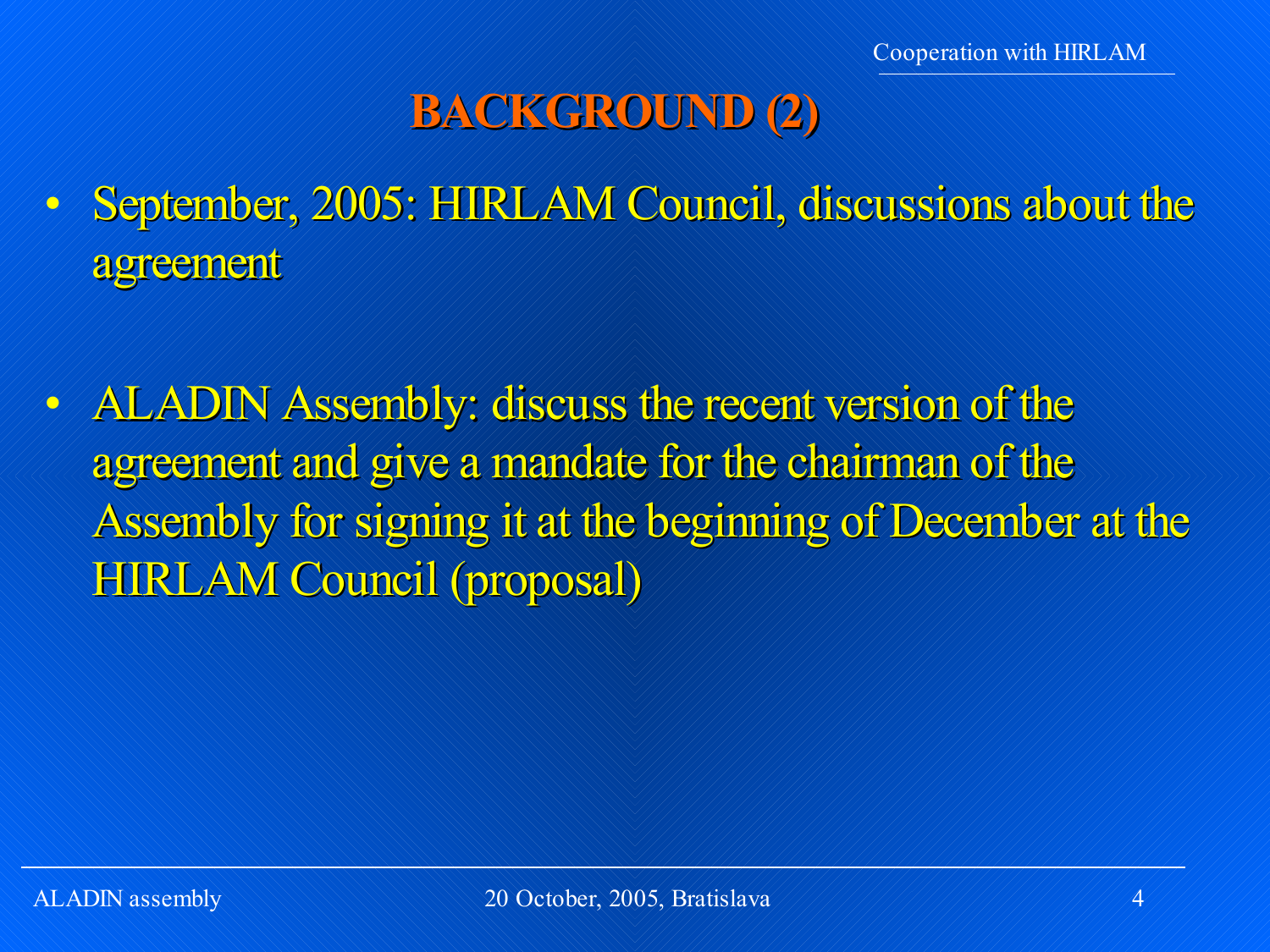# **COOPERATION AGREEMENT (1)**

• Objective: to provide state-of-the-art NWP model for short and very short range for ALADIN and HIRLAM members

#### • Scope:

- Mesoscale modelling including the full NWP suite (observation processing, assimilation, forecasting, post-processing, verification, probabilistic forecasting)
- Strategic framework (5-10 years of period)
- Research and development activities around the HIRLAM-ALADIN system
- Cornerstone: code cooperation about the IFS/ARPEGE/ALADIN/AROME code system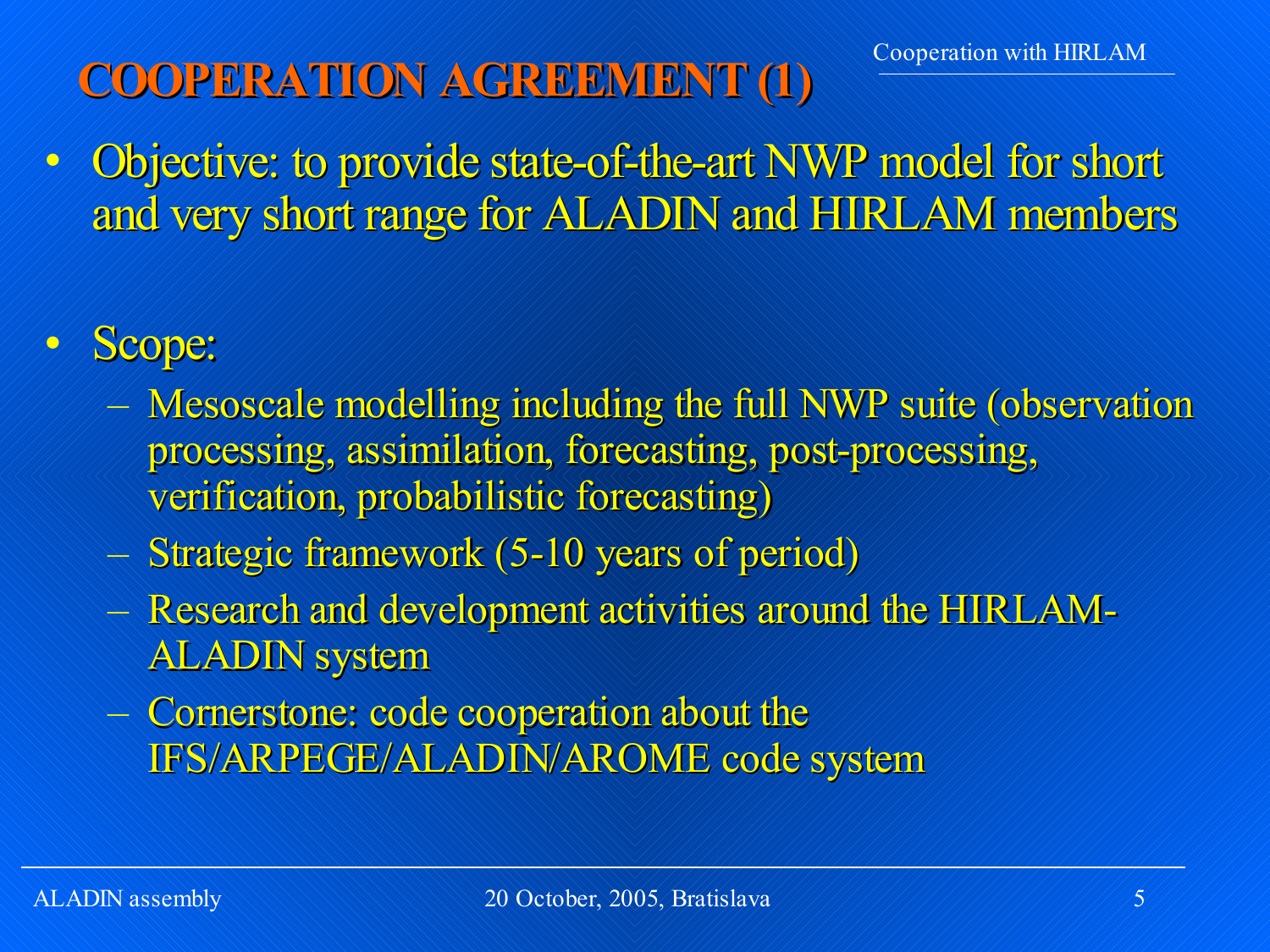## **COOPERATION AGREEMENT (2)**

#### • Commitments:

- Contribution to research and development based on annual arrangements
- Contribution to code coordination and phasing
- New joint developments to be put into the common code

## • Collaboration:

- Coordination group: Programme Managers from HIRLAM and ALADIN
- Details of the work are specified in annual common research/work plan (including deliverables and milestones)
- Number of projects might be defined (with objectives and targets)